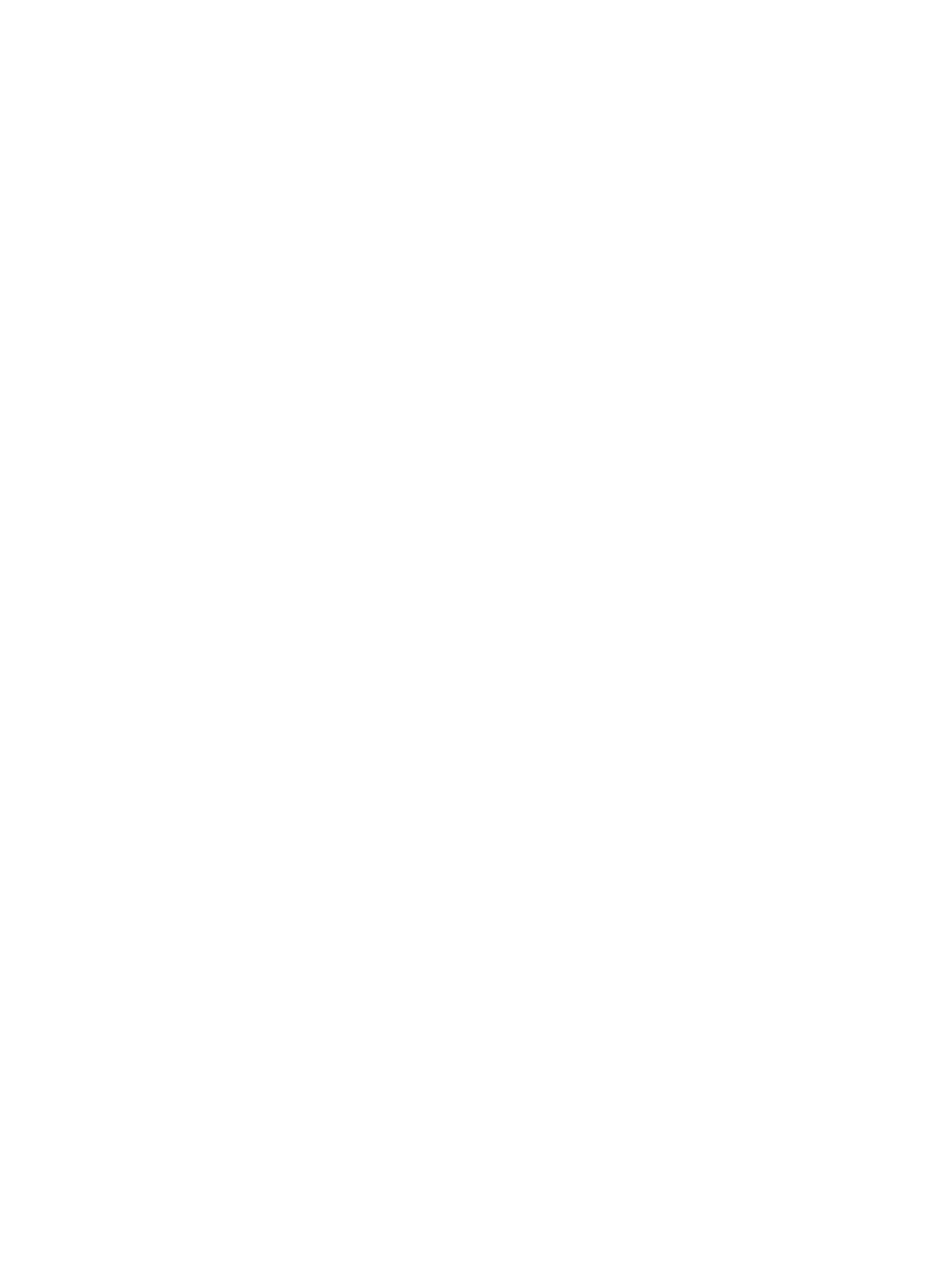## **CHAPTER 321C**

#### **HEALTH AND SAFETY AT WORK**

**An Act to make provisions relating to health and safety**  *2 of 2002*  **at work and for connected purposes.** 

> *[Assent 21st January, 2002] [Commencement 1st February, 2002]*

1. (1) This Act may be cited as the Health and Safety short title. at Work Act.

**2.** (1) In this Act —

Interpretation.

"article for use at work" means —

- (a) any plant designed for use or operation (whether exclusively or not) by persons at work; and
- (b) any articles designed for use as a component in any such plant;
- "code of practice" includes a standard, a specification and any other documentary form of practical guidance;
- "Council" means the Advisory Council for Health and Safety established by section 18;
- "employee" means any person who has entered into or works under (or, in the case of a contract which has been terminated, worked under) a contract of employment, whether the contract is for manual labour, clerical work or otherwise and whether it is a contract of service or apprenticeship, and any reference to employment shall be construed accordingly;
- "employer", in relation to an employee, means any person or undertaking, corporation, company, public authority or body of persons including —
	- (a) the owner of a business in which the employee is employed;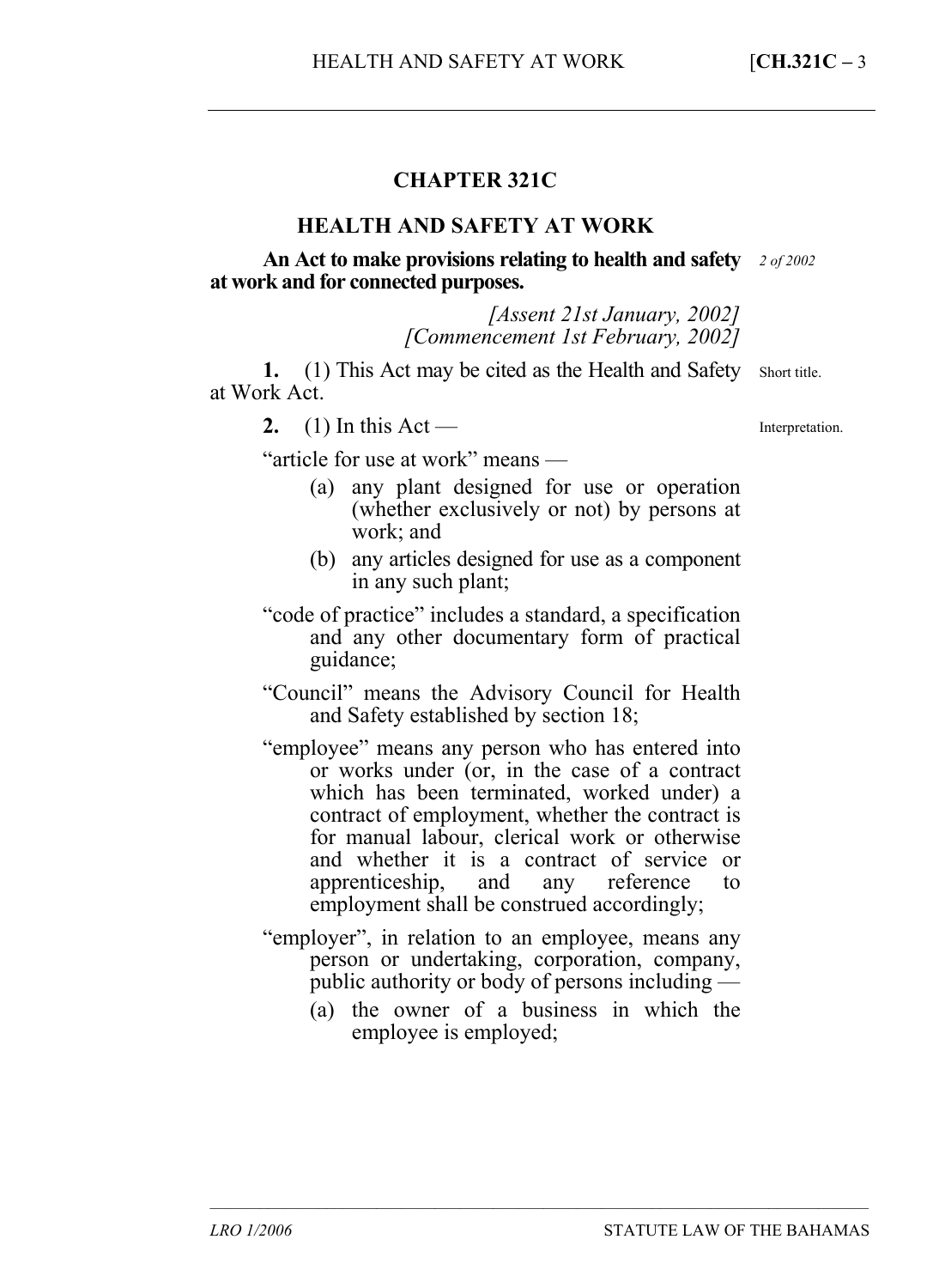- (b) any managing agent of an employer;
- (c) in relation to a person engaged in plying for hire with any vehicle or vessel the use of which is obtained from the owner thereof under a contract of bailment (other than a hire-purchase agreement), the said owner;
- (d) in relation to a person employed for the purposes of any game or recreation and engaged or paid through a club, the manager, or, where the club is managed by a committee, the members of the managing committee, of the club,

who or which employs any person to work under a contract of employment or uses the services of a commission agent or contract worker; and includes the heirs, successors and assigns of an employer;

- "health and safety committee" means a committee established pursuant to section 20;
- "inspector" means an inspector designated under section 10;
- "Minister" means the Minister responsible for Labour;
- "regulations" means regulations made under this Act and in the manner provided by this Act;
- "personal injury" includes any disease and any impairment of a person's physical or mental condition;
- "place of employment" means any building, site, workshop, structure, quarry, or other premises or place in which one or more employees or selfemployed persons usually work or have worked;
- "plant" includes any machinery, equipment or appliance;
- "self-employed person" means an individual who works for gain or reward otherwise than under a contract of employment whether or not he himself employs others;
- "substance" means any natural or artificial substance, whether in solid or liquid form or in the form of a gas or vapour;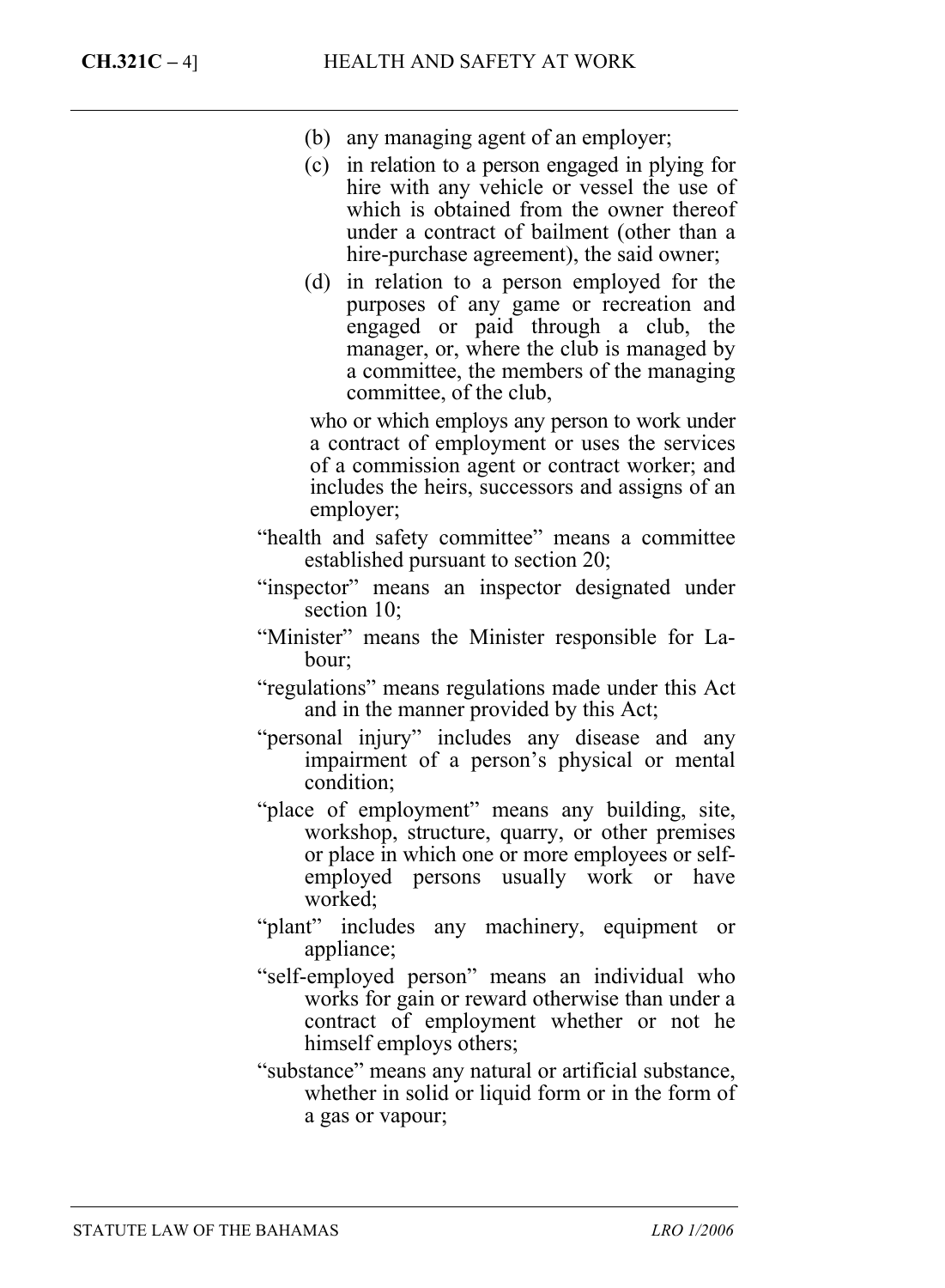- "supply" where the reference is to supplying articles means supplying them by way of sale, lease, hire or hire-purchase whether as a principal or agent for another;
- "Tribunal" means the Industrial Tribunal established under the Industrial Relations Act. Ch. 321.
- (2) For the purposes of this  $Act$  —
- (a) "work" means work as an employee or as a selfemployed person;
- (b) an employee is at work throughout the time when he is in the course of his employment, but not otherwise; and
- (c) a self-employed person is at work throughout such time as he devotes to work as a self-employed person.

**3.** (1) The provisions of this Act shall have effect Application of with a view to —

Act.

- (a) securing the health, safety and welfare of persons at work;
- (b) protecting persons other than persons at work against risks to health or safety arising out of or in connection with the activities of persons at work;
- (c) controlling the keeping and use of explosive or highly flammable or otherwise dangerous substances, and generally preventing the unlawful acquisition, possession and use of such substances.

(2) For the purposes of this Act, risks arising out of or in connection with the activities of persons at work shall be treated as including risks attributable to the manner of conducting an undertaking, the plant or substances used for the purposes of an undertaking and the condition of premises so used or any part of them.

4. (1) It shall be the duty of every employer to General duties of ensure, so far as is reasonably practicable, the health, safety and welfare at work of all his employees.

(2) Without prejudice to the generality of an employer's duty under subsection (1) the matters to which that duty extends include in particular —

–––––––––––––––––––––––––––––––––––––––––––––––––––––––––––––––––––––––––––––––

employers to their employees.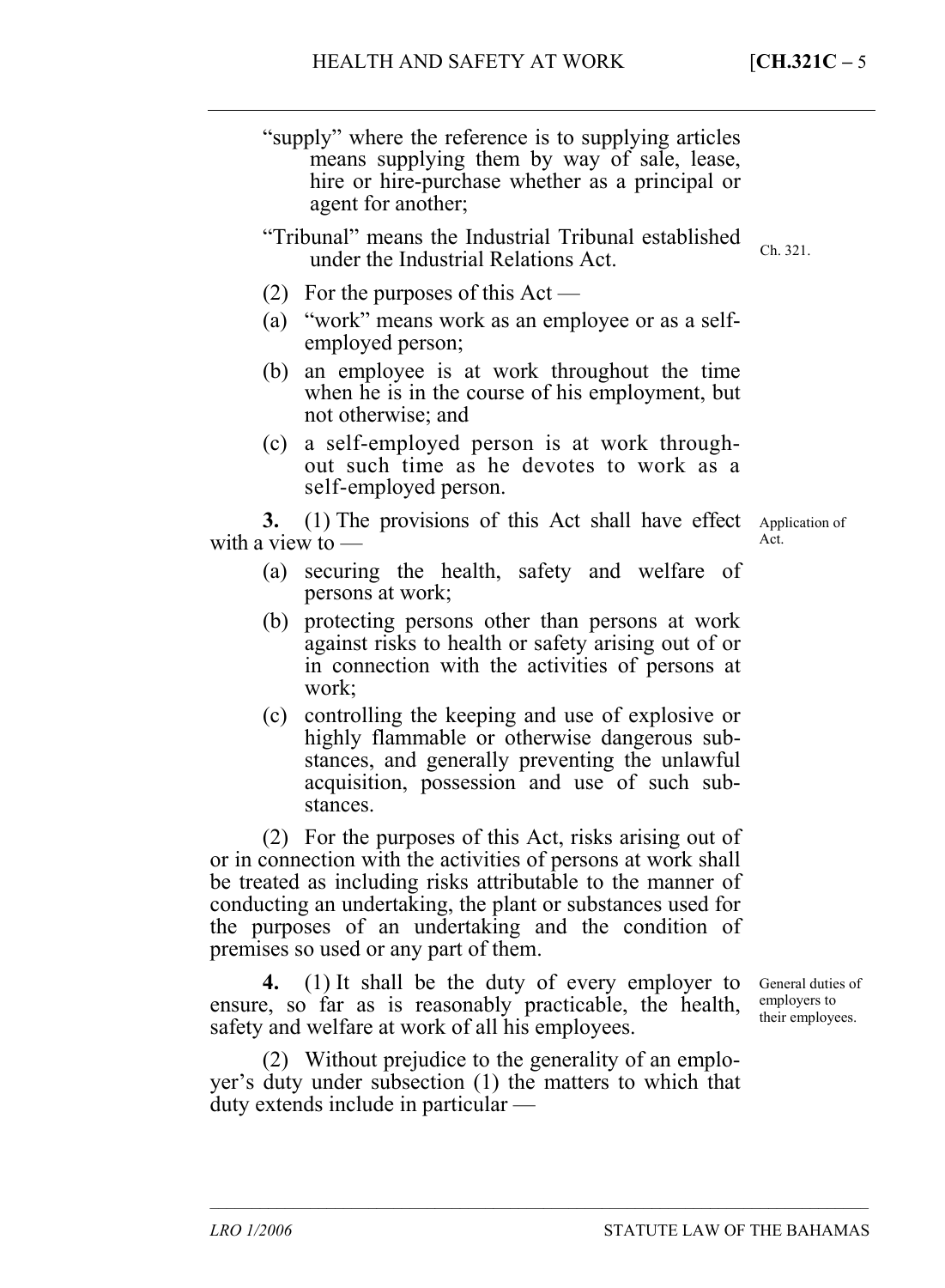- (a) the provision and maintenance of plant and systems of work that are, so far as is reasonably practicable, safe and without risks to health;
- (b) arrangements for ensuring, so far as is reasonably practicable, safety and absence of risks to health in connection with the use, handling, storage and transport of articles and substances;
- (c) the provision of such information, instruction, training and supervision as is necessary to ensure, so far as is reasonably practicable, the health and safety at work of his employees;
- (d) so far as is reasonably practicable as regards any place of work under the employer's control, the maintenance of it in a condition that is safe and without risks to health and the provision and maintenance of means of access to and egress from it that are safe and without such risks;
- (e) the provision and maintenance of a working environment for his employees that is, so far as is reasonably practicable, safe, without risks to health, and adequate as regards facilities and arrangements for their welfare at work.

**5.** (1) It shall be the duty of every employer to conduct his undertaking in such a way as to ensure, so far as is reasonably practicable, that persons not in his employment who may be affected thereby are not thereby exposed to risks to their health or safety.

(2) It shall be the duty of every self-employed person to conduct his undertaking in such a way as to ensure, so far as is reasonably practicable, that he and other persons (not being his employees) who may be affected thereby are not thereby exposed to risks to their health or safety.

(3) In such cases as may be prescribed, it shall be the duty of every employer and every self-employed person, in the prescribed circumstances and in the prescribed manner, to give to persons (not being his employees) who may be affected by the way in which he conducts his undertaking the prescribed information about such aspects of the way in which he conducts his undertaking as might affect their health or safety.

General duties of employers and self-employed to persons other than their employees.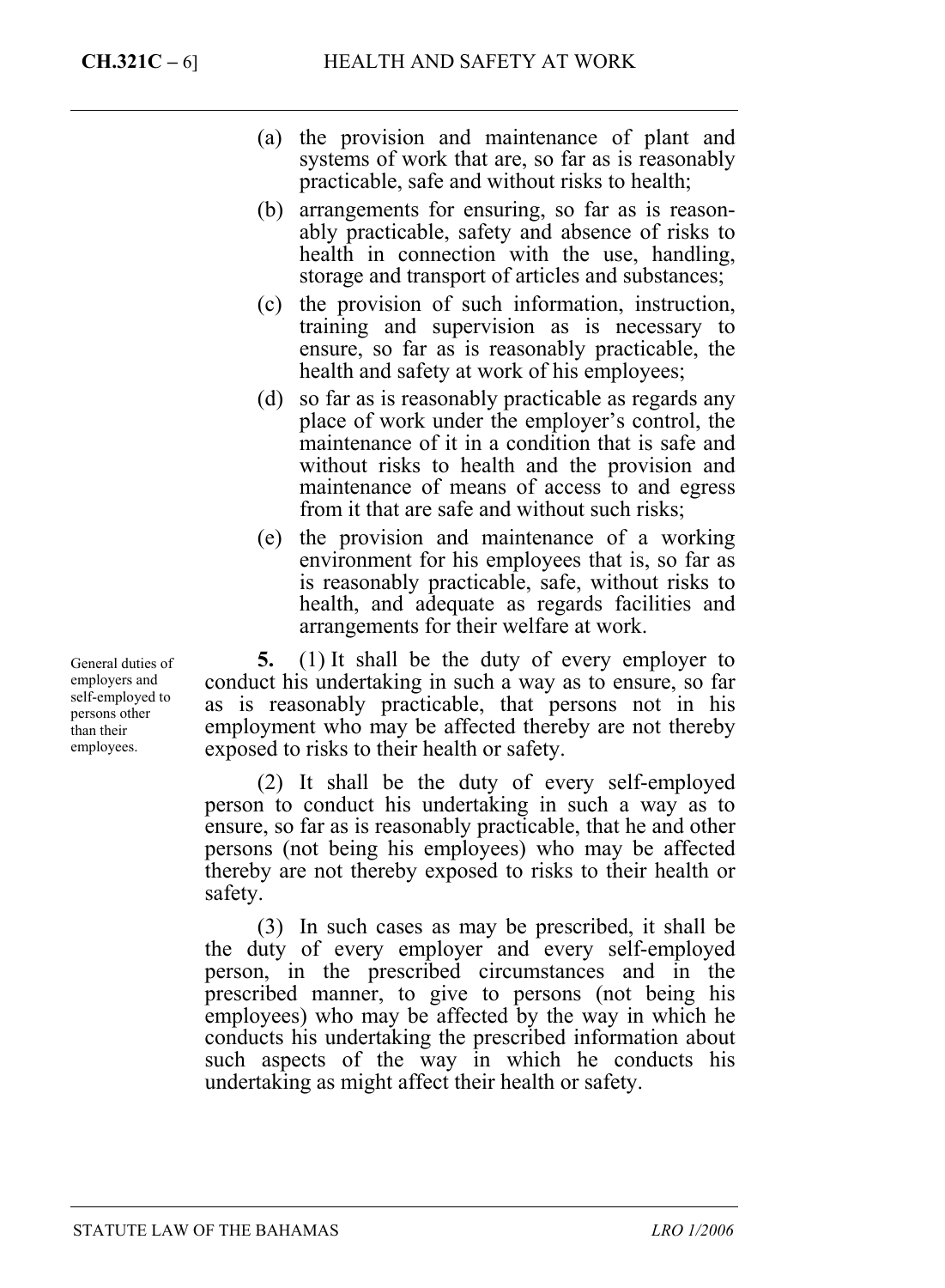**6.** (1) It shall be the duty of any person who designs, manufactures, imports or supplies any article for use at work or any article of fairground equipment —

- (a) to ensure, so far as is reasonably practicable, that the article is so designed and constructed that it will be safe and without risks to health at all times when it is being set, used, cleaned or maintained by a person at work;
- (b) to carry out or arrange for the carrying out of such testing and examination as may be necessary for the performance of the duty imposed on him by paragraph (a);
- (c) to take such steps as are necessary to ensure that persons supplied by that person with the article are provided with adequate information about the use for which the article is designed or has been tested and about any conditions necessary to ensure that it will be safe and without risks to health at all such times as are mentioned in paragraph (a) and when it is being dismantled or disposed of; and
- (d) to take such steps as are necessary to ensure, so far as is reasonably practicable, that persons so supplied are provided with all such revisions of information provided to them by virtue of paragraph (c) as are necessary by reason of its becoming known that anything gives rise to a serious risk to health or safety.

(2) It shall be the duty of any person who designs, manufacturers, imports or supplies any articles of fairground equipment —

- (a) to ensure, so far as is reasonably practicable, that the article is so designed and constructed that it will be safe and without risks to health at all times when it is being used for or in connection with the entertainment of members of the public;
- (b) to carry out or arrange for the carrying out of such testing and examination as may be necessary for the performance of the duty imposed on him by paragraph (a);
- (c) to take such steps as are necessary to secure that persons supplied by that person with the article are provided with adequate information about the use for which the article is designed or has

–––––––––––––––––––––––––––––––––––––––––––––––––––––––––––––––––––––––––––––––

General duties of manufacturers, etc., as regards articles and substances for use at work.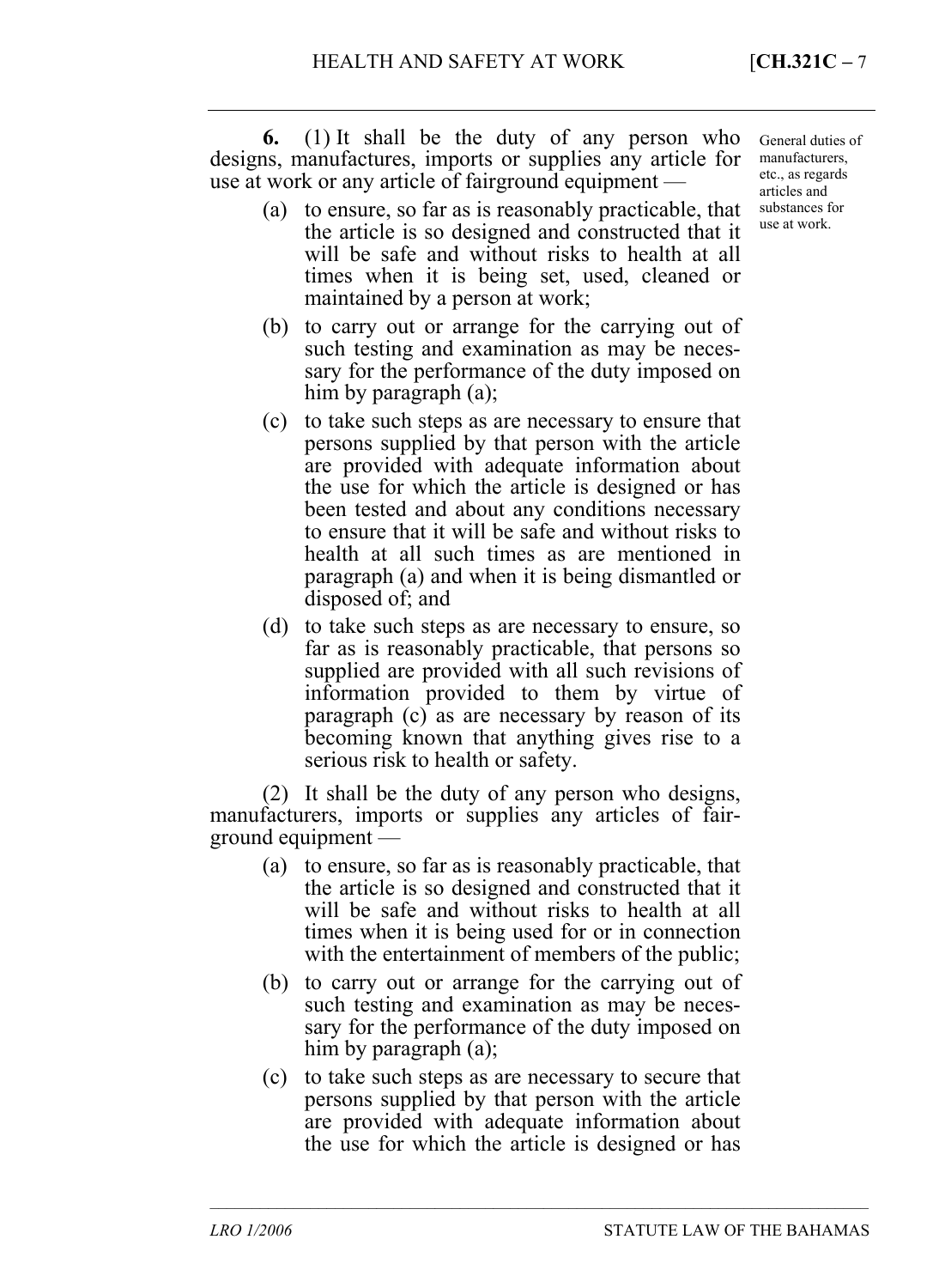been tested and about any conditions necessary to ensure that it will be safe and without risks to health at all times when it is being used for or in connection with the entertainment of members of the public; and

(d) to take such steps as are necessary to secure, so far as is reasonably practicable, that persons so supplied are provided with all such revisions of information provided to them by virtue of paragraph (c) as are necessary by reason of it becoming known that anything gives rise to a serious risk to health or safety.

(3) It shall be the duty of any person who undertakes the design or manufacture of any article for use at work (or of any article of fairground equipment) to carry out or arrange for the carrying out of any necessary research with a view to the discovery and, so far as is reasonably practicable, the elimination or minimisation of any risks to health or safety to which the design or article may give rise.

(4) It shall be the duty of any person who erects or installs any article for use at work in any premises where that article is to be used by persons at work (or who erects or installs any article of fairground equipment) to ensure, so far as is reasonably practicable, that nothing about the way in which the article is erected or installed makes it unsafe or a risk to health at any such time as is mentioned in paragraph (a) of subsection (1) or, as the case may be, in paragraph (a) of subsection (2).

(5) It shall be the duty of any person who manufactures, imports or supplies any substance —

- (a) to ensure, so far as is reasonably practicable, that the substance will be safe and without risks to health at all times when it is being used, handled, processed, stored or transported by a person at work;
- (b) to carry out or arrange for the carrying out of such testing and examination as may be necessary for the performance of the duty imposed on him by paragraph (a);
- (c) to take such steps as are necessary to ensure that persons supplied by that person with the substance are provided with adequate information about any risks to health or safety to which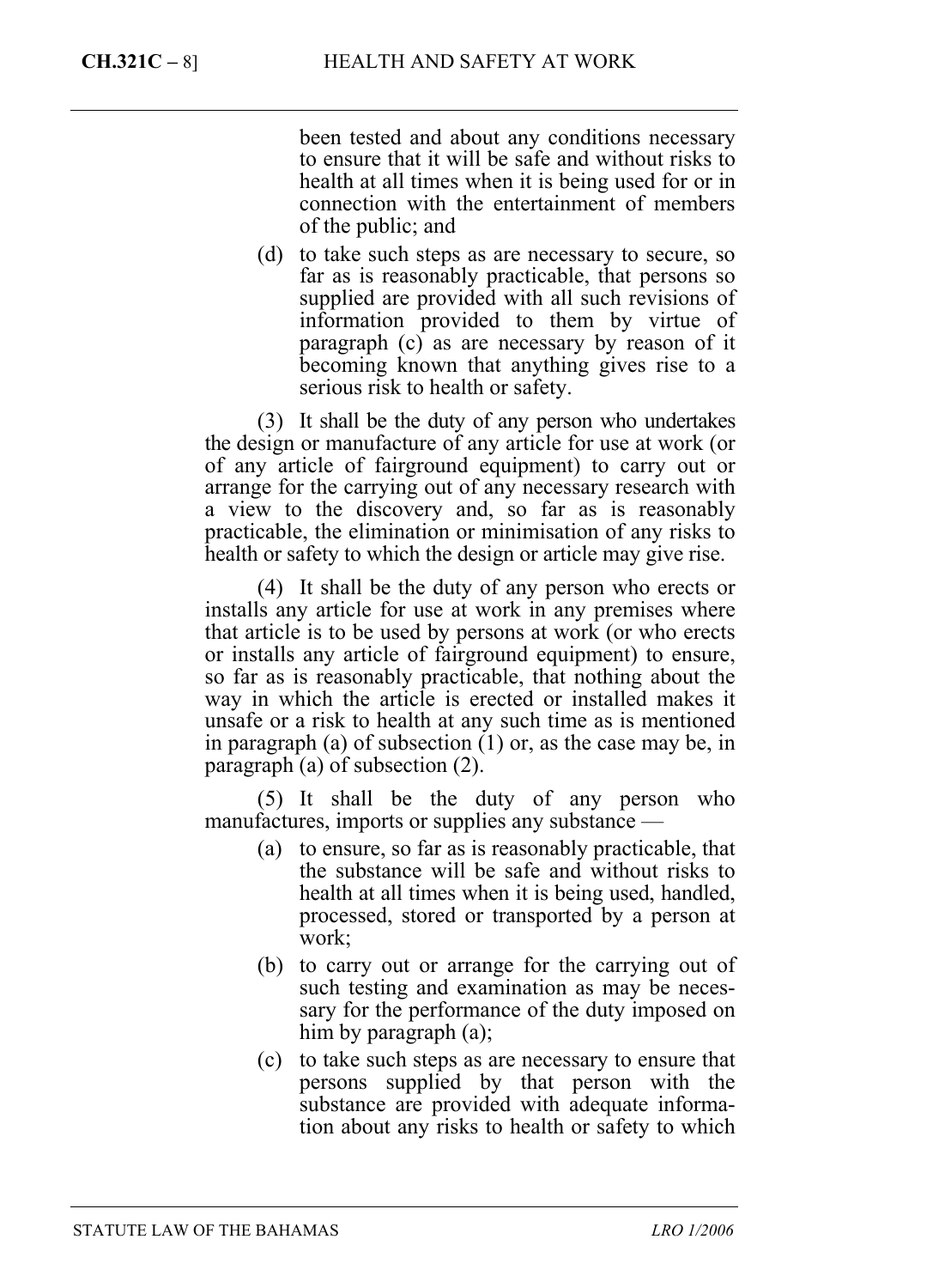the inherent properties of the substance may give rise, about the results of any relevant tests which have been carried out on or in connection with the substance and about any conditions necessary to ensure that the substance will be safe and without risks to health at all such times as are mentioned in paragraph (a) and when the substance is being disposed of; and

(d) to take such steps as are necessary to secure, so far as is reasonably practicable, that persons so supplied are provided with all such revisions of information provided to them by virtue of paragraph (c) as are necessary by reason of its becoming known that anything gives rise to a serious risk to health or safety.

(6) It shall be the duty of any person who undertakes the manufacture of any substance to carry out or arrange for the carrying out of any necessary research with a view to the discovery and, so far as is reasonably practicable, the elimination or minimisation of any risks to health or safety to which the substance may give rise (at all such times as are mentioned in paragraph (a) of subsection (5).

(7) Nothing in the preceding provisions of this section shall be taken to require a person to repeat any testing, examination or research which has been carried out otherwise than by him or at his instance, in so far as it is reasonable for him to rely on the results thereof for the purposes of those provisions.

(8) Any duty imposed on any person by any of the preceding provisions of this section shall extend only to things done in the course of a trade, business or other undertaking carried on by him (whether for profit or not) and to matters within his control.

(9) Where a person designs, manufacturers, imports or supplies an article (for use at work or an article of fairground equipment and does so for or to another) on the basis of a written undertaking by that other to take specified steps sufficient to ensure, so far as is reasonably practicable, that the article will be safe and without risks to health (at all such times as are mentioned in paragraph (a) of subsection (1) or, as the case may be, in paragraph (a) of subsection (2), the undertaking shall have the effect of relieving the first-mentioned person from the duty imposed (by virtue of that paragraph) to such extent as is reasonable having regard to the terms of the undertaking.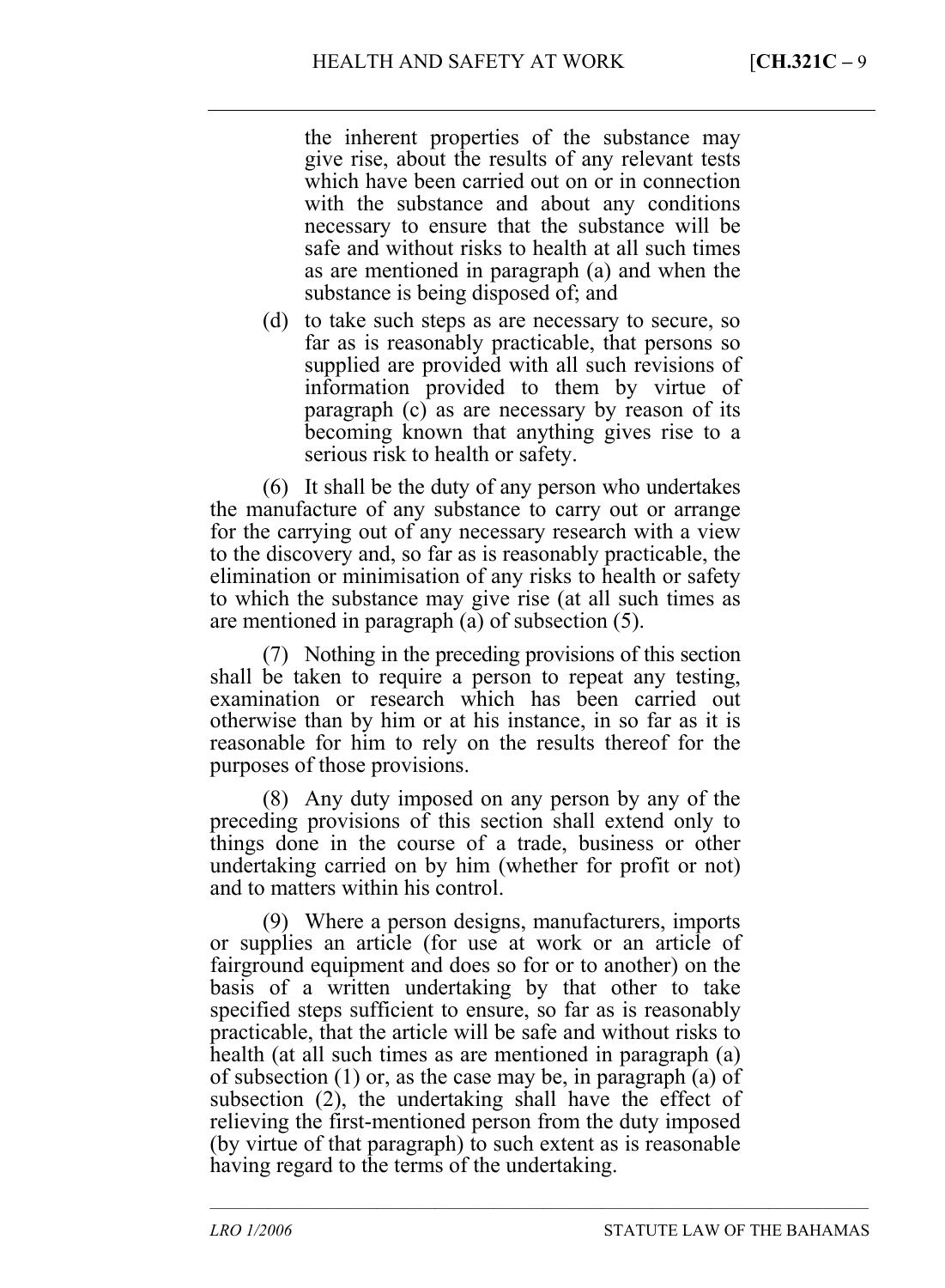(10) Nothing in subsection (8) or (9) shall relieve any person who imports any article or substance from any duty in respect of anything which —

- (a) in the case of an article designed outside The Bahamas was done by and in the course of any trade, profession or other undertaking carried on by, or was within the control of, the person who designed the article; or
- (b) in the case of an article or substance manufactured outside The Bahamas was done by and in the course of any trade, profession or other undertaking carried on by, or was within the control of, the person who manufactured the article or substance.

(11) For the purposes of this section an absence of safety or a risk to health shall be disregarded in so far as the case is or in relation to which it would arise is shown to be one of the occurrence of which could not reasonably be foreseen; and in determining whether any duty imposed by virtue of paragraph (a) of subsection  $(1)$ ,  $(2)$  or  $(5)$  has been performed regard shall be had to any relevant information or advice which has been provided to any person by the person by whom the article has been designed, manufactured, imported or supplied or, as the case may be, by the person by whom the substance has been manufactured, imported or supplied.

**7.** It shall be the duty of every employee while at work —

- (a) to take reasonable care for the health and safety of himself and of other persons who may be affected by his acts or omissions at work; and
- (b) as regards any duty or requirement imposed on his employer or any other person by or under any of the relevant statutory provisions, to cooperate with him so far as is necessary to enable that duty or requirement to be performed or complied with.

**8.** No person shall intentionally or recklessly interfere with or misuse anything provided in the interests of health, safety or welfare in pursuance of any provisions of this Act.

General duties of employees at work.

Duty not to interfere.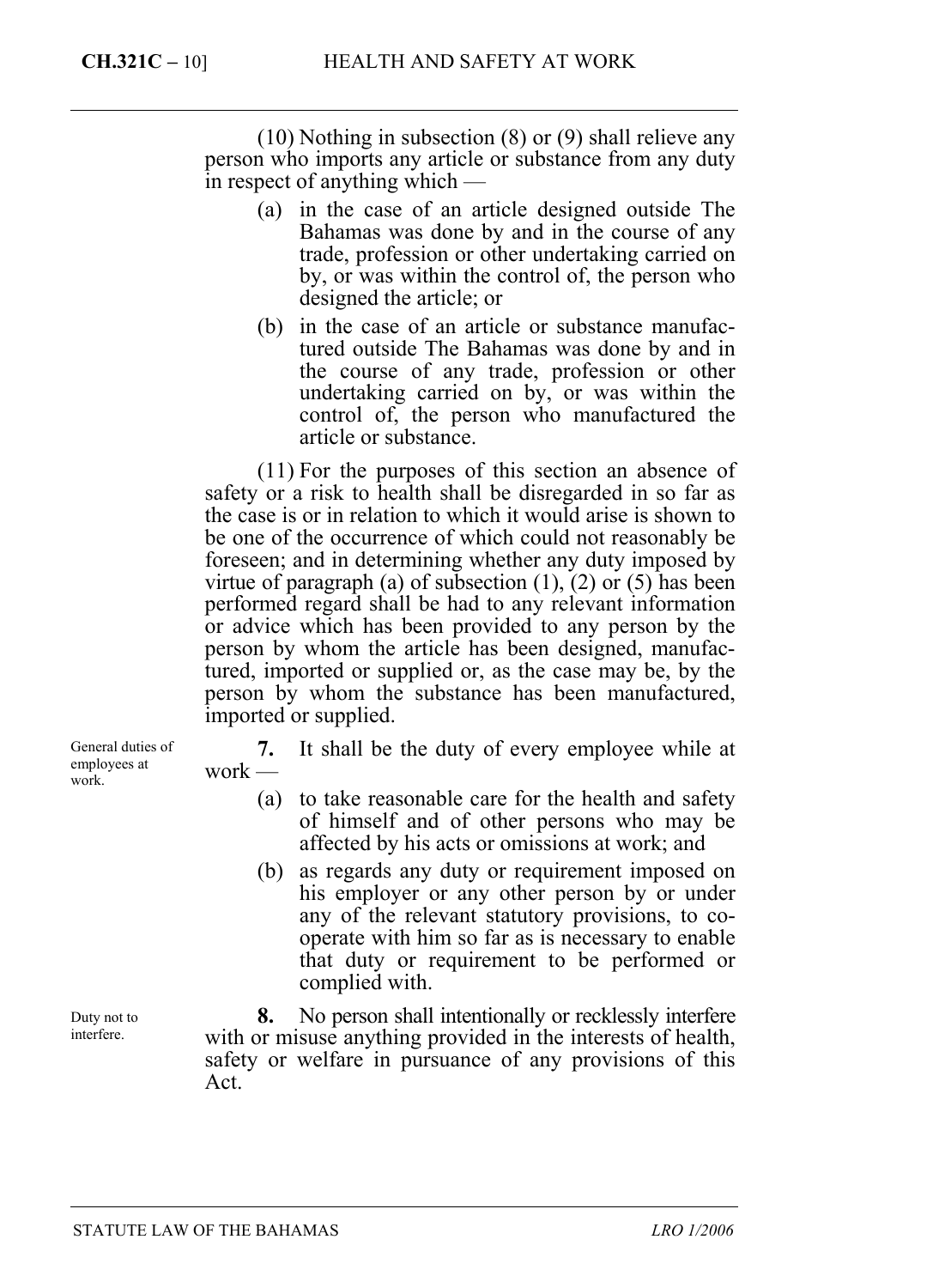**9.** No employer shall levy or permit to be levied on any employee of his any charge in respect of anything done or provided in pursuance of any of the provisions of this Act.

**10.** The Minister may designate any suitably qualified public officer as an inspector to ensure compliance with this Act.

- **11.** If an inspector is of the opinion that a person —
- (a) is contravening any provision of this Act;
- (b) has contravened one or more of those provisions in circumstances that make it likely that the contravention will continue or be repeated,

he may serve on him a notice (in this Act referred to as "an improvement notice") stating that he is of that opinion, specifying the provision or provisions as to which he is of that opinion, giving particulars of the reasons why he is of that opinion, and requiring that person to remedy the contravention or, as the case may be, the matters occasioning it within such period (ending not earlier than the period within which an appeal against the notice can be brought under section 14) as may be specified in the notice.

**12.** (1) This section applies to any activities which are being or are likely to be carried on by or under the control of any person, being activities to or in relation to which any of the relevant statutory provisions apply or will, if the activities are so carried on, apply.

(2) If as regards any activities to which this section applies an inspector is of the opinion that, as carried on or likely to be carried on by or under the control of the person in question, the activities involve or, as the case may be, will involve a risk of serious personal injury, the inspector may serve on that person a notice (in this Part referred to as "a prohibition notice").

- (3) A prohibition notice shall —
- (a) state that the inspector is of the said opinion;
- (b) specify the matters which in his opinion give or, as the case may be, will give rise to the said risk;
- (c) where in his opinion any of those matters involve or, as the case may be, will involve a contravention of any of the relevant statutory provisions, state that he is of that opinion, specify the

–––––––––––––––––––––––––––––––––––––––––––––––––––––––––––––––––––––––––––––––

Duty not to charge employees.

Inspector.

Improvement notices.

Prohibition notices.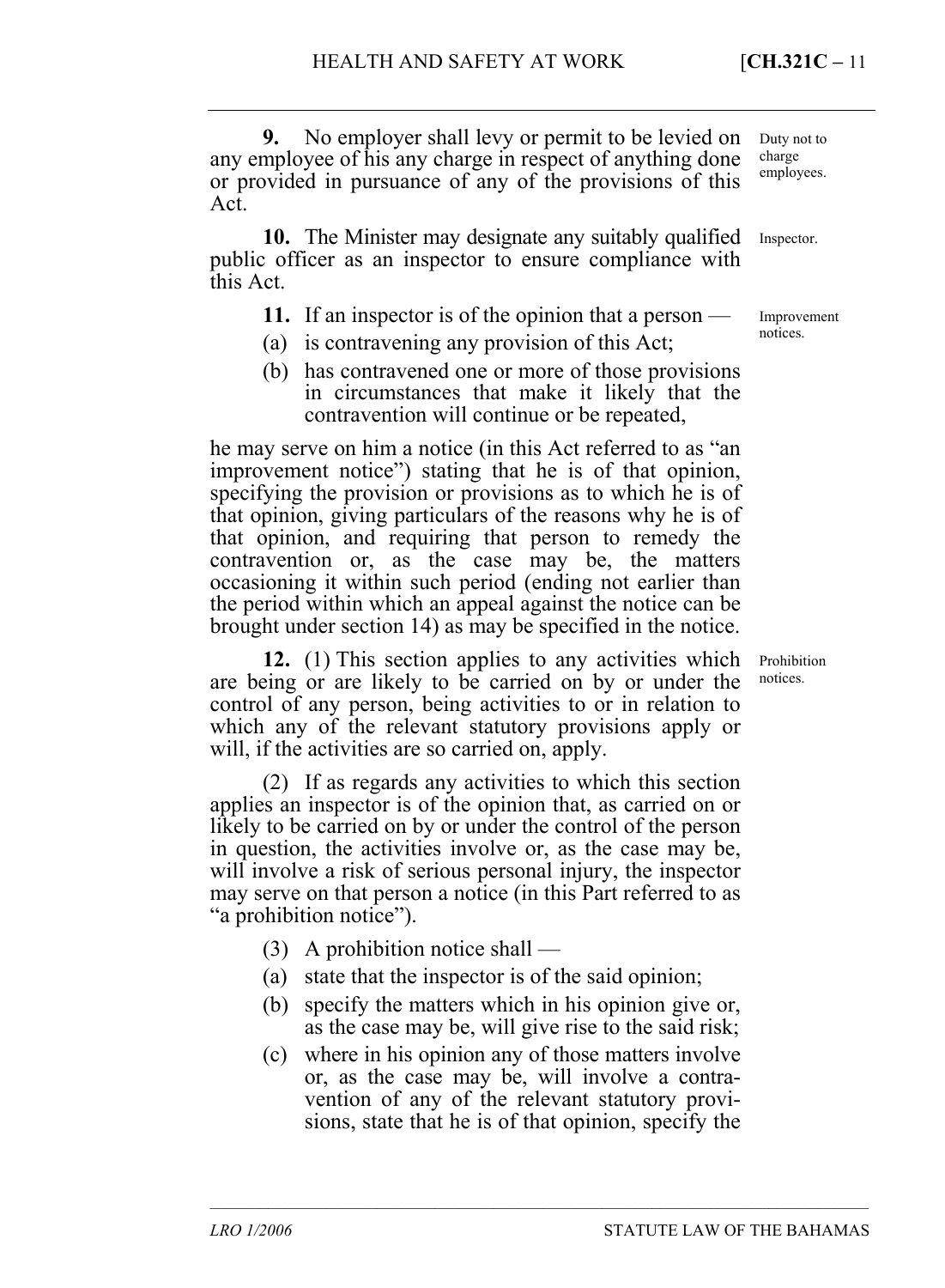provision or provisions as to which he is of that opinion, and give particulars of the reasons why he is of that opinion; and

(d) direct that the activities to which the notice relates shall not be carried on by or under the control of the person on whom the notice is served unless the matters specified in the notice in pursuance of paragraph (b) and any associated contravention or provisions so specified in pursuance of paragraph (c) have been remedied.

(4) A direction contained in a prohibition notice in pursuance of subsection  $(3)(d)$  shall take effect —

- (a) at the end of the period specified in the notice; or
- (b) if the notice so declares, immediately.

**13.** (1) In this section "a notice" means an improvement notice or a prohibition notice.

(2) A notice may include directions as to the measures to be taken to remedy any contravention or matter to which the notice relates; and any such directions —

- (a) may be framed to any extent by reference to any approved code of practice; and
- (b) may be framed so as to afford the person on whom the notice is served a choice between different ways of remedying the contravention or matter.

(3) Where any of the relevant statutory provisions applies to a building or any matter connected with a building and an inspector proposes to serve an improvement notice after consultation with the relevant building authorities relating to a contravention of that provision in connection with that building or matter, the notice shall not direct any measures to be taken to remedy the contravention of that provision which are more onerous than those necessary to secure conformity with the requirements of any building regulations for the time being in force to which that building or matter would be required to conform if the relevant building were being newly erected unless the provision in question imposes specific requirements more onerous than the requirements of any such building regulations to which the building or matter would be required to conform as aforesaid.

Provisions supplementary to sections 10 and 11.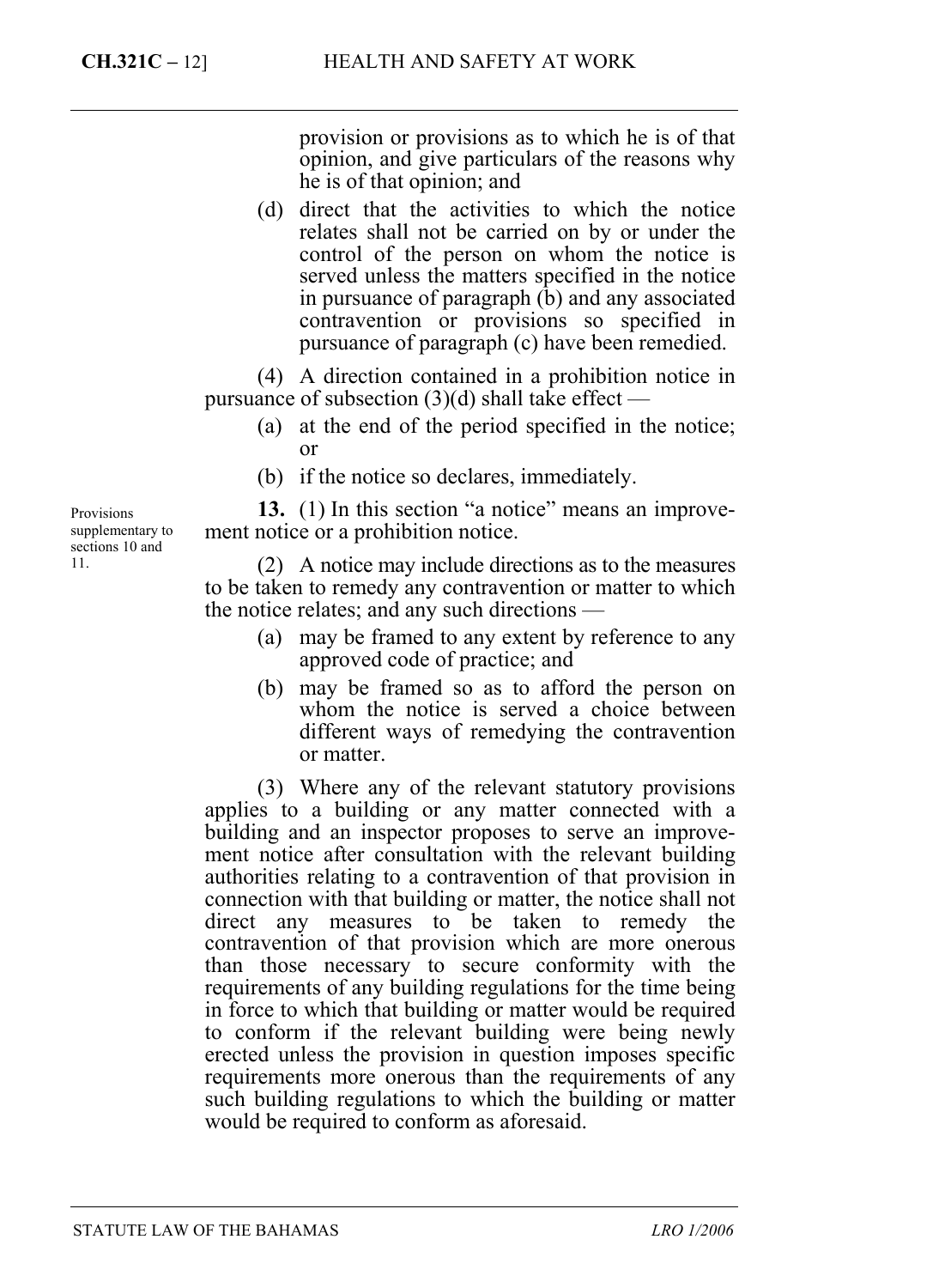(4) In subsection (3) "the relevant building", in the case of a building, means that building, and, in the case of a matter connected with a building, means the building with which the matter is connected.

(5) Before an inspector serves in connection with any premises other than a private dwelling used or about to be used as a place of work a notice requiring or likely to lead to the taking of measures of affecting the means of escape in case of fire with which the premises are or ought to be provided, he shall consult with the fire brigade of the Royal Bahamas Police Force.

(6) Where an improvement notice or a prohibition notice which is not to take immediate effect has been served —

- (a) the notice may be withdrawn by an inspector at any time before the end of the period specified therein in pursuance of section 11 or subsection (4) of section 12, as the case may be; and
- (b) the period so specified may be extended or further extended by an inspector at any time when an appeal against the notice is not pending.

**14.** (1) In this section "a notice" means an improvement notice or a prohibition notice.

Appeal against improvement or prohibition notice.

(2) A person on whom a notice is served may within such period from the date of its service as may be prescribed appeal to the Tribunal; and on such an appeal the Tribunal may either cancel or affirm the notice and, if it affirms it, may do so either in its original form or with such modifications as the Tribunal may in the circumstances think fit.

(3) Where an appeal under this section is brought against a notice within the period allowed under subsection  $(2)$ , then —

- (a) in the case of an improvement notice, the bringing of the appeal shall have the effect of suspending the operation of the notice until the appeal is finally disposed of or, if the appeal is withdrawn, until the withdrawal of the appeal;
- (b) in the case of a prohibition notice, the bringing of the appeal shall have the like effect if, but only if, on the application of the appellant the Tribunal so directs (and then only from the giving of the direction).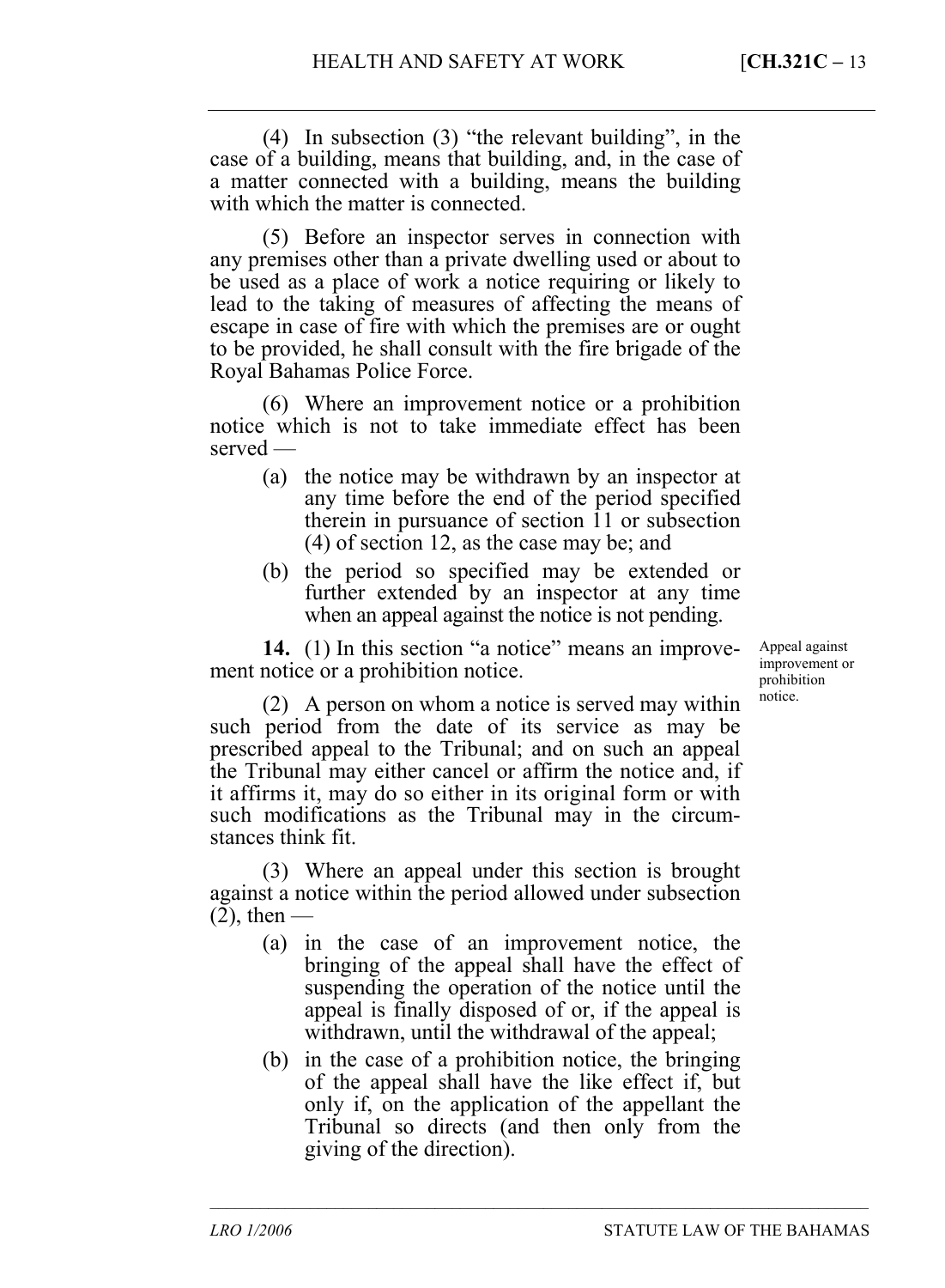Power to deal with cause of imminent danger.

**15.** (1) Where, in the case of any article or substance found by him in any premises which he has power to enter, an inspector has reasonable cause to believe that, in the circumstances in which he finds it, the article or substance is a cause of imminent danger of serious personal injury, he may seize it and cause it to be made harmless (whether by destruction or otherwise).

- (2) Before there is made harmless under this section —
- (a) any article that forms part of a batch of similar articles; or
- (b) any substance,

the inspector shall, if it is practicable for him to do so, take a sample thereof and give to a responsible person at the premises where the article or substance was found by him a portion of the sample marked in a manner sufficient to identify it.

(3) As soon as may be after any article or substance has been seized and made harmless under this section, the inspector shall prepare and sign a written report giving particulars of the circumstances in which the article or substance was seized and so dealt with by him, and shall —

- (a) give a signed copy of the report to a responsible person at the premises where the article or substance was found by him; and
- (b) unless that person is the owner of the article or substance, also serve a signed copy of the report on the owner,

and if, where paragraph (b) applies, the inspector cannot after reasonable enquiry ascertain the name or address of the owner, the copy may be served on him by giving it to the person to whom a copy was given under paragraph (a).

Power of customs officer to detain articles and substances.

**16.** (1) A customs officer may, for the purpose of facilitating the exercise or performance by an inspector of any of the powers or duties of the inspector under any of the provisions of this Part, seize any imported article or imported substance and detain it for not more than two working days.

(2) Anything seized and detained under this section shall be dealt with during the period of its detention in such manner as the Comptroller of Customs may direct.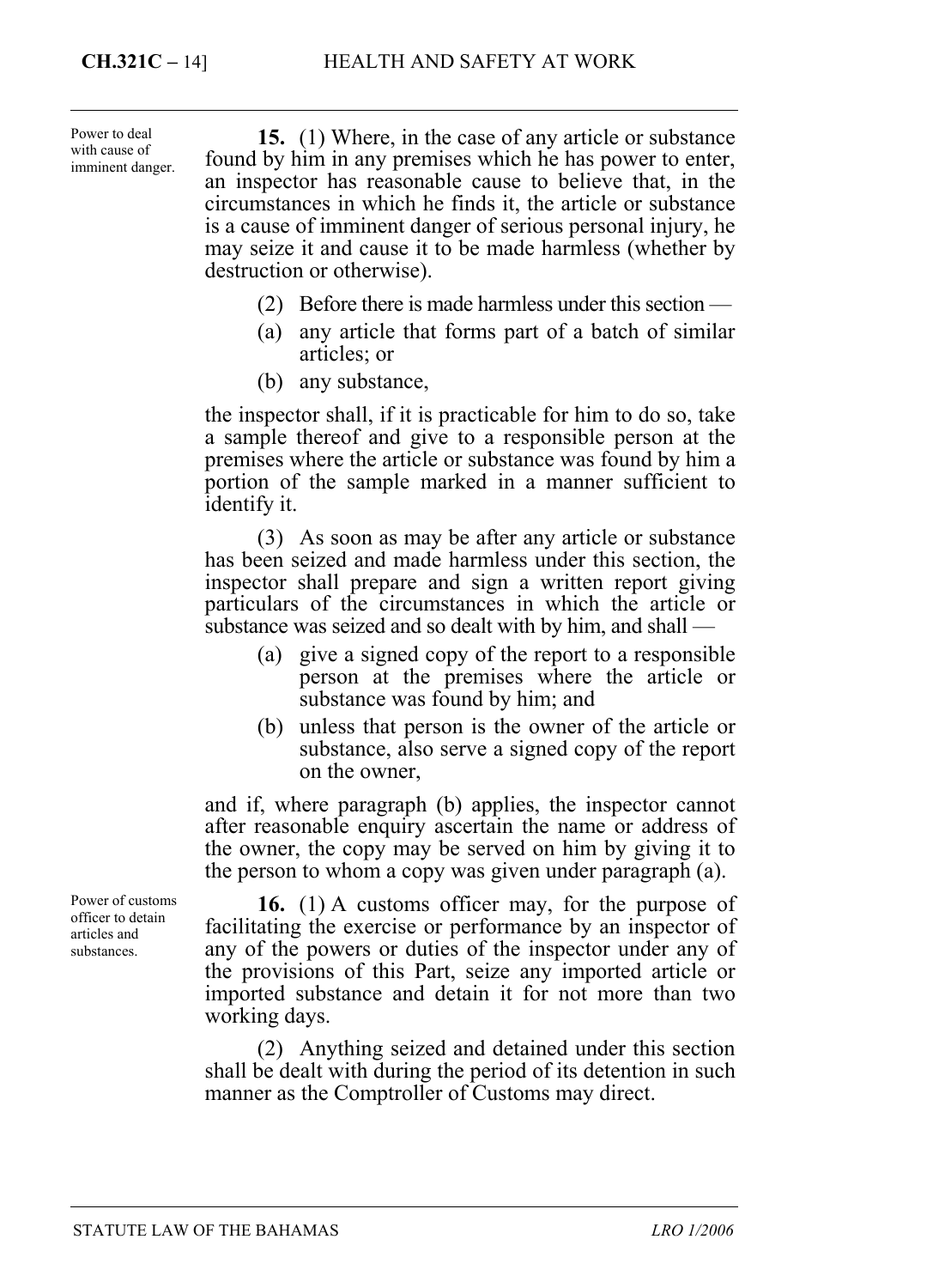(3) In subsection (1) the reference to two working days is a reference to a period of forty-eight hours calculated from the time when the goods in question are seized but disregarding so much of any period as falls on a Saturday, Sunday or public holiday.

17. Any person who contravenes any provision of offences. this Act is guilty of an offence and shall be liable on summary conviction to a fine of five thousand dollars.

**18.** (1) There shall be an Advisory Council for Health and Safety which, subject to this Act, shall be responsible for such matters as the Minister may prescribe. Council.

(2) The Council shall consist of a Chairman appointed by the Minister and not less than ten other persons of whom  $-$ 

- (a) three shall be appointed by the Minister after consultation with such organizations representing employers as he considers appropriate;
- (b) three shall be appointed by the Minister after consultation with such organizations representing employees as he considers appropriate;
- (c) one shall be appointed by the Minister of Health;
- (d) one shall be appointed by the Minister responsible for Building Regulation;
- (e) one shall be appointed by the Director of Fire Services; and
- (f) the inspector designated by the Minister under section  $10(1)$ .

(3) A member of the Council, other than the inspector, shall hold office for a period not exceeding three years, and shall be eligible for re-appointment.

(4) The Chairman and other members of the Council, other than the inspector, shall be paid such remuneration (whether by way of honorarium, salary or fee) as the Minister may determine.

(5) The Council may regulate its own proceedings.

19. (1) Subject to subsection (2), the Minister may Regulations. make regulations respecting any matter deemed necessary or advisable to carry out the intent and purpose of this Act.

–––––––––––––––––––––––––––––––––––––––––––––––––––––––––––––––––––––––––––––––

Advisory